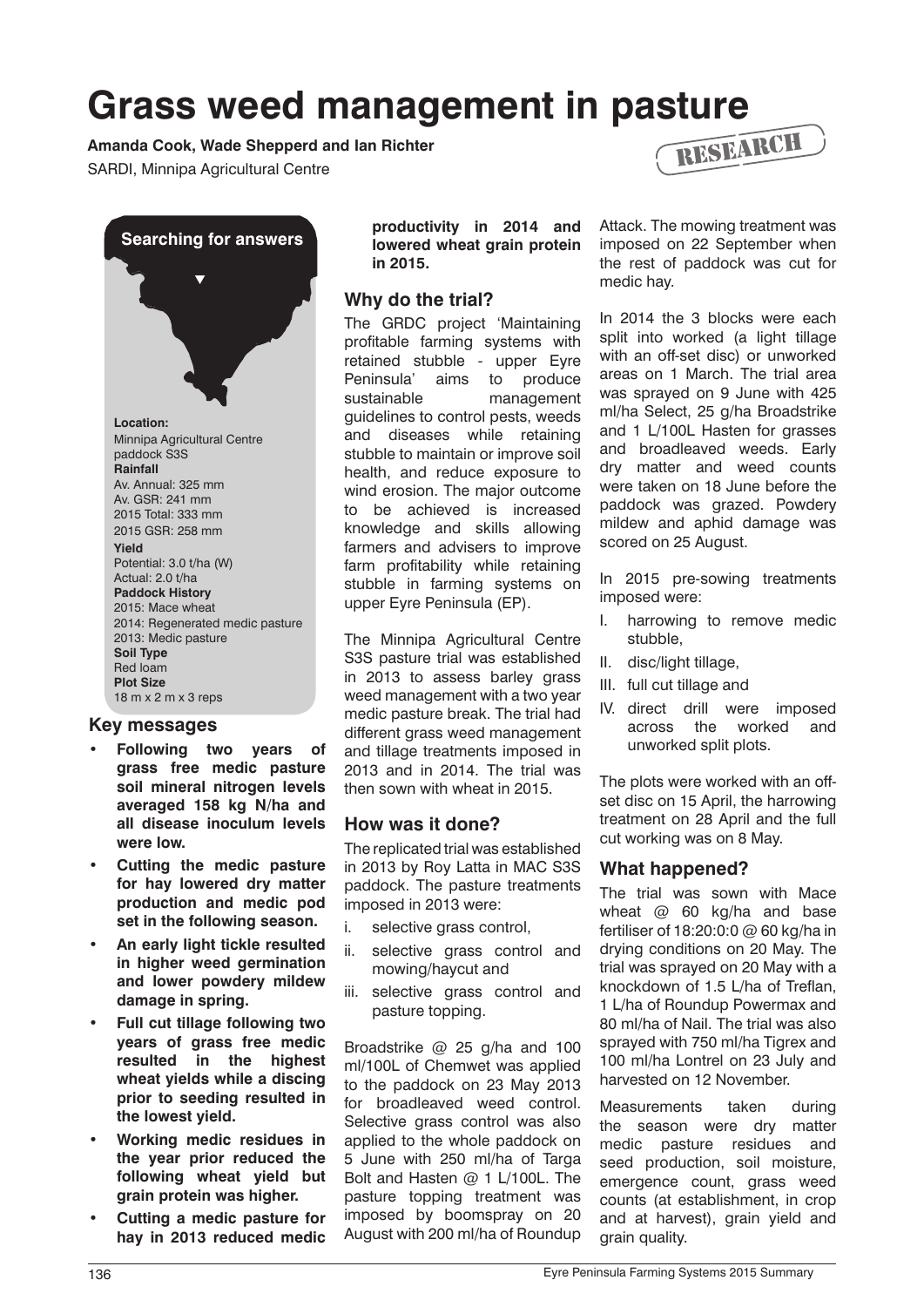*Table 1 Soil analysis of direct drilled treatments after two years of medic pasture (average of 9 samples) in 2015.*

| <b>Depth</b><br>(cm)        | pH<br>(CaCl) | <b>Cowwell</b><br>P<br>(mg/kg) | PBI | <b>EC</b><br>(1:5) | <b>ECe</b><br>(dS/m) | <b>Total soil N</b><br>(kg/ha) |        | <b>Volumetric soil</b><br>moisture April 2015<br>(mm) |        |
|-----------------------------|--------------|--------------------------------|-----|--------------------|----------------------|--------------------------------|--------|-------------------------------------------------------|--------|
|                             |              |                                |     |                    |                      | unworked                       | worked | unworked                                              | worked |
| $0 - 10$                    | 8            | 35                             | 122 | 0.144              | 1.44                 | 39                             | 29     | 9                                                     | 9      |
| $10 - 30$                   | 8            | 5                              | 159 | 0.143              | 1.43                 | 47                             | 44     | 18                                                    | 15     |
| 30-60                       |              |                                |     |                    |                      | 18                             | 21     | 21                                                    | 18     |
| 60-100                      |              |                                |     |                    |                      | 57                             | 61     | 25                                                    | 23     |
| Total reserves<br>$(0-100)$ |              |                                |     |                    |                      | 162                            | 154    | 73                                                    | 65     |

#### *Table 2 Medic growth and weed numbers in 2013 and 2014.*

| 2013<br><b>Treat-</b><br>ment* | 2013<br><b>Sept</b>              | 2013<br><b>Dec</b>              | 2014<br>treat-<br>ment | 2014<br>June                     | 2014<br>Aug                          | <b>2014 Sept</b>                                     |                                            |                                            | 2015<br>Feb                                                   |                              |              |    |             |     |      |
|--------------------------------|----------------------------------|---------------------------------|------------------------|----------------------------------|--------------------------------------|------------------------------------------------------|--------------------------------------------|--------------------------------------------|---------------------------------------------------------------|------------------------------|--------------|----|-------------|-----|------|
|                                | Early<br>dry<br>matter<br>(t/ha) | Medic<br>pod<br>vield<br>(t/ha) |                        | Early<br>dry<br>matter<br>(t/ha) | Powdery<br>mildrew<br>patches<br>(%) | <b>Barley</b><br>grass<br>(plants/<br>m <sup>2</sup> | Rye<br>grass<br>(plants/<br>m <sup>2</sup> | Wild<br>oats<br>(plants/<br>m <sup>2</sup> | <b>Broad</b><br>leaf<br>weeds $*$<br>(plants/m <sup>2</sup> ) | Medic pod<br>vield<br>(t/ha) |              |    |             |     |      |
| Selective                      | 4.59<br>grass<br>only            |                                 | worked                 | 4.16                             | 10 <sup>1</sup>                      | 20                                                   | 20                                         | 140                                        | 160                                                           | 1.20                         |              |    |             |     |      |
|                                |                                  | 0.34                            | unworked               | 3.27                             | 40                                   | $\Omega$                                             | 40                                         | $\Omega$                                   | 210                                                           | 1.69                         |              |    |             |     |      |
| Mowing                         |                                  |                                 |                        |                                  |                                      |                                                      |                                            | worked                                     | 3.15                                                          | 15                           | $\mathbf{0}$ | 30 | $\mathbf 0$ | 720 | 0.57 |
| 1.16<br>haycut                 | 0.16                             | unworked                        | 2.79                   | 35                               | 0                                    | 0                                                    | $\Omega$                                   | 250                                        | 0.47                                                          |                              |              |    |             |     |      |
| Pasture                        |                                  |                                 | worked                 | 3.08                             | 20                                   | 110                                                  | 20                                         | 10                                         | 250                                                           | 1.10                         |              |    |             |     |      |
| 5.10<br>topped                 | 0.33                             | unworked                        | 3.53                   | 50                               | 0                                    | 0                                                    | 20                                         | 180                                        | 1.60                                                          |                              |              |    |             |     |      |

*# Milk thistle, Lincoln weed, marshmallow, wild turnip, buck bush, capeweed*

## **What happened?**

The 2015 soil data (Table 1) shows the trial site is alkaline in pH, with adequate phosphorus and high mineral nitrogen reserves, a moderate phosphorus buffering index (PBI) and salinity within the low range. There were no differences between initial soil moistures in 2013 or 2014 (data not presented). Predicta B inoculum levels predicted all diseases were at low risk after two years of medic pasture.

In 2013 the mown/haycut treatment had much lower late dry matter and medic pod set than the chemical treatments. In March 2014 tillage treatments were imposed across the grass control treatments. The worked areas had

a higher early medic dry matter with the best being 4.16 t/ha with selective grass control compared to the unworked with 3.27 t/ ha (Table 2). In 2014 powdery mildew was an issue in this trial, as it was on many pastures in that spring. Damage was lower on the worked treatments possibly due to reduced inoculum levels from partly burying infected medic residues from the previous season.

The worked treatments generally had more grass and broadleaf weeds during the 2014 season (Table 2). The mowing/hay cutting treatment had impacts on 2014 seed production with fewer medic pods harvested from these treatments compared to the chemical treatments. Both

unworked chemical treatments had higher medic pod yield than the worked treatments.

Wheat establishment in dry seeding conditions were similar in the direct drilled and harrowed treatments and these were both higher than in the full cut and disced treatments (Table 3).

The 2015 grain yield was higher in the mowing/haycut and pasture topped treatment than the grass free treatment imposed in 2013. In all tillage treatments the worked plots yielded lower than unworked (Table 3). The 2015 grain yield was lowest in the disced treatment and highest with the full cut imposed before seeding (Table 3).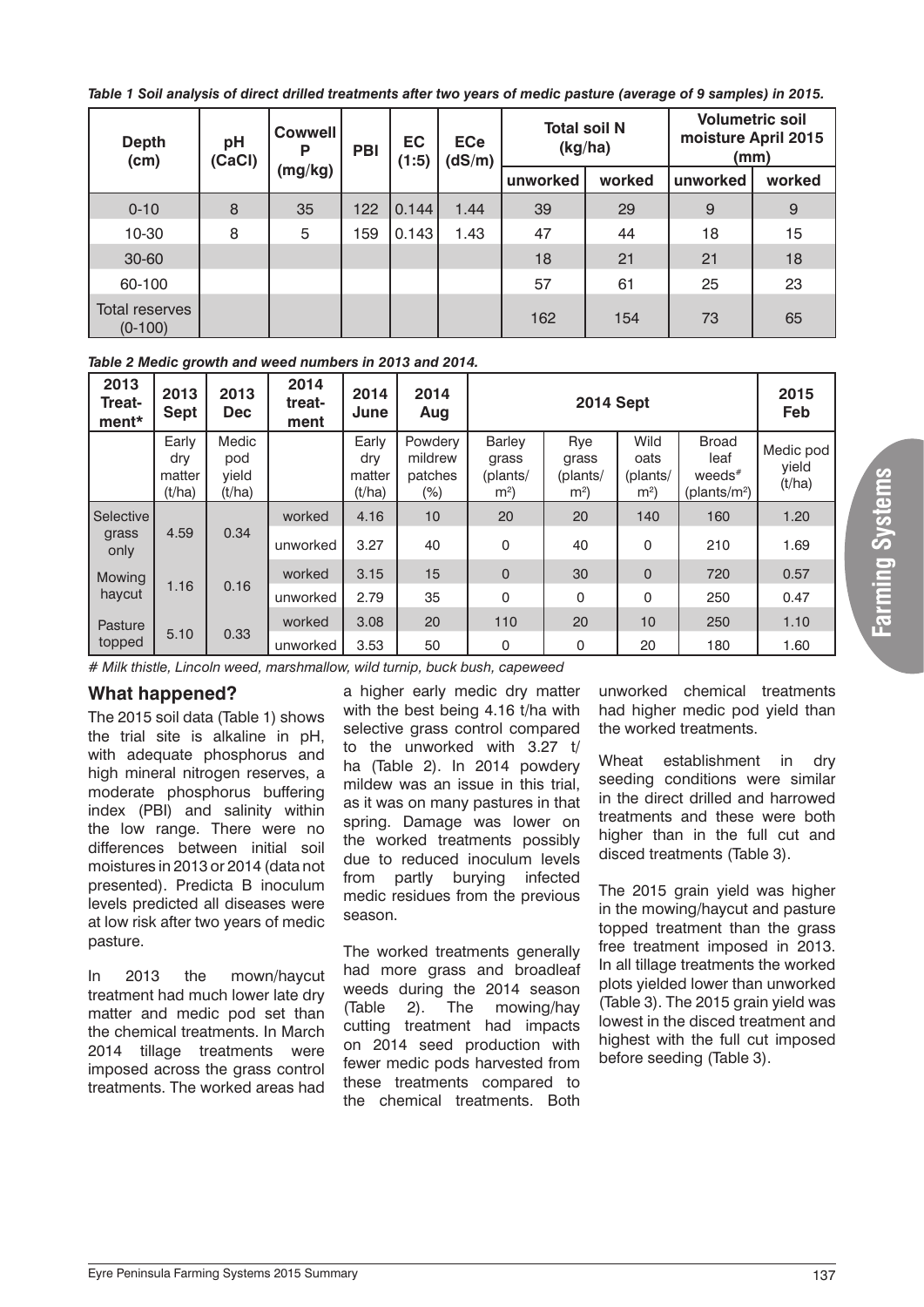*Table 3 Establishment, grain yield and grain quality of wheat in 2015 as affected by previous medic pasture management.*

| 2013<br>treatment*                             | 2014 treatment | 2015<br>treatment        | <b>Establishment</b><br>(plants/ $m^2$ ) | Yield<br>(t/ha) | <b>Protein</b><br>(%) | <b>Test</b><br>weight<br>(kg/hL) | 1000<br>Grain<br>weight<br>(g) |
|------------------------------------------------|----------------|--------------------------|------------------------------------------|-----------------|-----------------------|----------------------------------|--------------------------------|
| Pasture topped                                 | unworked       | <b>Disc</b>              | 114                                      | 2.00            | 14.9                  | 74.3                             | 24.4                           |
|                                                | worked         | <b>Disc</b>              | 101                                      | 1.84            | 15.5                  | 73.0                             | 23.1                           |
| Mowing/haycut                                  | unworked       | <b>Disc</b>              | 118                                      | 2.25            | 14.3                  | 75.4                             | 25.3                           |
|                                                | worked         | <b>Disc</b>              | 126                                      | 2.07            | 14.9                  | 73.7                             | 24.2                           |
| Selective grass<br>only                        | unworked       | <b>Disc</b>              | 106                                      | 1.77            | 15.6                  | 76.1                             | 24.6                           |
|                                                | worked         | <b>Disc</b>              | 116                                      | 1.55            | 16.2                  | 74.3                             | 23.2                           |
|                                                |                | <b>Average</b>           | 113                                      | 1.91            | 15.2                  | 74.4                             | 24.1                           |
| Pasture topped                                 | unworked       | Full cut                 | 125                                      | 2.30            | 14.5                  | 74.6                             | 24.7                           |
|                                                | worked         | Full cut                 | 120                                      | 2.17            | 14.9                  | 73.2                             | 23.5                           |
| Mowing/haycut                                  | unworked       | Full cut                 | 112                                      | 2.33            | 13.8                  | 76.2                             | 25.9                           |
|                                                | worked         | Full cut                 | 112                                      | 2.15            | 14.7                  | 73.8                             | 23.9                           |
| Selective grass<br>only                        | unworked       | Full cut                 | 120                                      | 1.98            | 14.1                  | 77.2                             | 26.4                           |
|                                                | worked         | Full cut                 | 117                                      | 1.77            | 15.5                  | 74.0                             | 23.5                           |
|                                                |                | Average                  | 118                                      | 2.12            | 14.6                  | 74.8                             | 24.6                           |
| Pasture topped                                 | unworked       | Harrowed                 | 126                                      | 2.21            | 15.0                  | 73.5                             | 24.2                           |
|                                                | worked         | Harrowed                 | 136                                      | 2.14            | 15.2                  | 72.7                             | 23.2                           |
| Mowing/haycut                                  | unworked       | Harrowed                 | 119                                      | 2.27            | 14.0                  | 75.8                             | 26.0                           |
|                                                | worked         | Harrowed                 | 124                                      | 2.20            | 14.8                  | 73.8                             | 24.1                           |
| Selective grass<br>only                        | unworked       | Harrowed                 | 141                                      | 1.93            | 15.1                  | 75.7                             | 24.6                           |
|                                                | worked         | Harrowed                 | 132                                      | 1.77            | 15.7                  | 74.4                             | 24.6                           |
|                                                |                | <b>Average</b>           | 129                                      | 2.09            | 15.0                  | 74.3                             | 24.2                           |
| Pasture topped                                 | unworked       |                          | 129                                      | 2.15            | 14.6                  | 74.2                             | 24.8                           |
|                                                | worked         | <b>Direct</b><br>drilled | 140                                      | 1.95            | 15.3                  | 73.2                             | 23.2                           |
| Mowing/haycut<br>unworked                      |                | <b>Direct</b><br>drilled | 116                                      | 2.31            | 13.9                  | 76.0                             | 26.2                           |
|                                                | worked         | <b>Direct</b><br>drilled | 132                                      | 2.28            | 14.6                  | 73.7                             | 24.5                           |
| Selective grass<br>only                        | unworked       | <b>Direct</b><br>drilled | 134                                      | 1.78            | 15.4                  | 75.3                             | 24.4                           |
|                                                | worked         | <b>Direct</b><br>drilled | 130                                      | 1.60            | 16.2                  | 73.1                             | 22.9                           |
|                                                |                | Average                  | 130                                      | 2.01            | 15.0                  | 74.2                             | 24.3                           |
| $LSD$ ( $P=0.05$ )<br>Individual<br>treatments |                |                          | 17                                       | 0.12            | 0.54                  | 1.11                             | 1.1                            |
| 2015 tillage<br>averages                       |                |                          | $\overline{7}$                           | 0.05            | 0.22                  | 0.5                              | 0.4                            |

*\*In 2013 all treatments had selective grass control on 5 June*